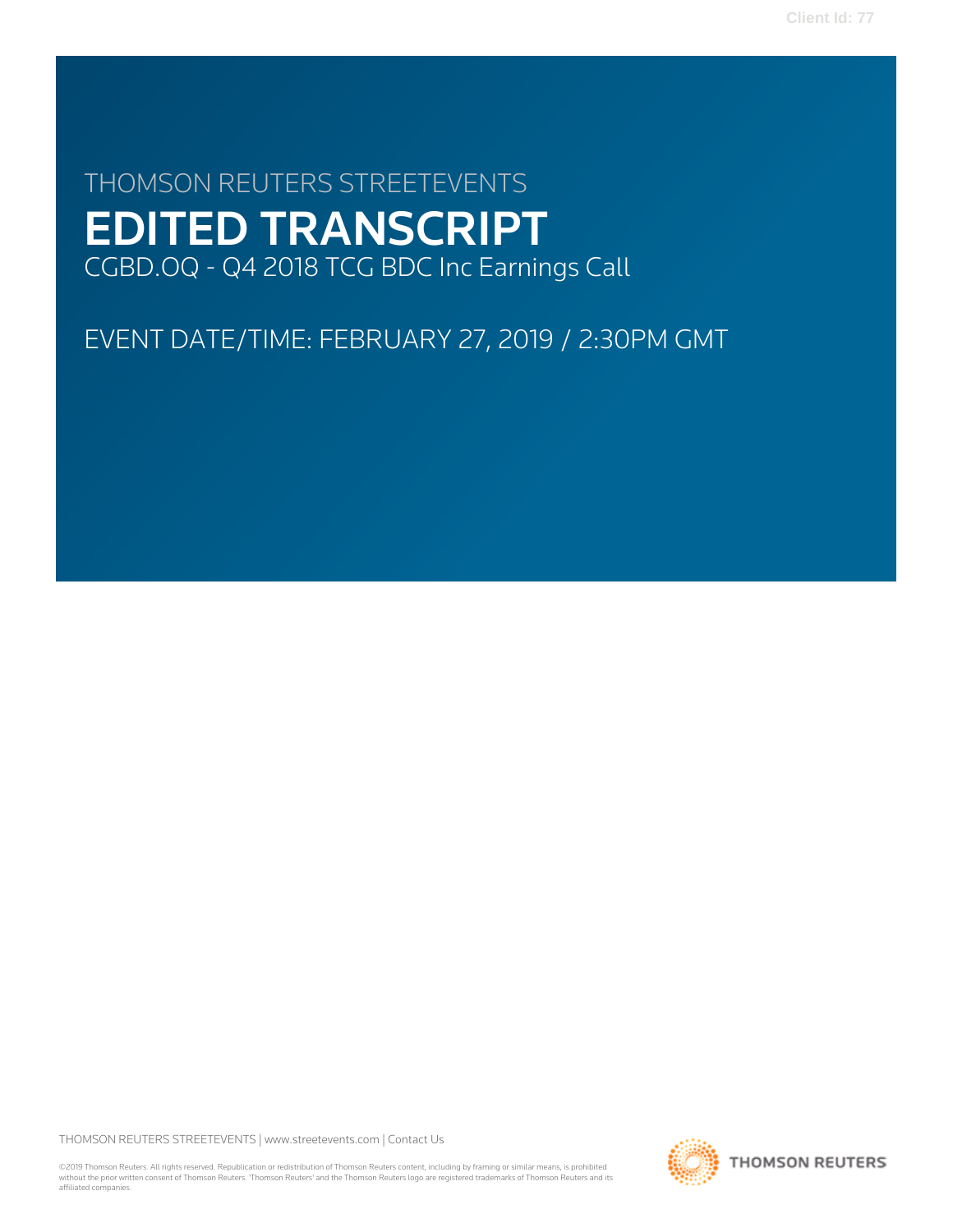## **CORPORATE PARTICIPANTS**

**Daniel F. Harris** TCG BDC, Inc. - Head of IR **Erica Frontiero** The Carlyle Group L.P. - MD **Grishma Parekh** The Carlyle Group L.P. - Partner & Head of Carlyle Mezzanine Partners **Michael A. Hart** TCG BDC, Inc. - Chairman & CEO **Thomas M. Hennigan** The Carlyle Group L.P. - MD

## **CONFERENCE CALL PARTICIPANTS**

**Arren Saul Cyganovich** Citigroup Inc, Research Division - VP & Senior Analyst **Derek Russell Hewett** BofA Merrill Lynch, Research Division - VP **Finian Patrick O'Shea** Wells Fargo Securities, LLC, Research Division - Associate Analyst **Ryan Patrick Lynch** Keefe, Bruyette, & Woods, Inc., Research Division - MD

## **PRESENTATION**

#### **Operator**

Good day, ladies and gentlemen, and welcome to the TCG BDC, Incorporated Fourth Quarter 2018 Earnings Conference Call. At this time, all participants are in a listen-only mode. Later we will conduct a question-and-answer session and instructions will follow at that time. (Operator Instructions) As a reminder, this conference call may be recorded.

I would now like to introduce your host for today's conference, Mr. Daniel Harris, Head of Investor Relations. Sir, you may begin.

#### **Daniel F. Harris** - TCG BDC, Inc. - Head of IR

Thank you, Dan. Good morning, and welcome to TCG BDC's Fourth Quarter and Full Year 2018 Earnings Call.

Last night, we issued an earnings press release and detailed earnings presentation with our quarterly results, a copy of which is available on TCG BDC's Investor Relations website. Following our remarks today, we will hold a question-and-answer session for analysts and institutional investors. This call is being webcast and a replay will be available on our website. This call and webcast is the property of TCG BDC, and any unauthorized broadcast in any form is strictly prohibited.

Any forward-looking statements made today do not guarantee future performance and undue reliance should not be place on them. These statements are based on current management expectations and involve inherent risks and uncertainties, including those identified in the Risk Factors section of our annual report on Form 10-K that could cause actual results to differ materially from those indicated. TCG BDC assumes no obligation to update any forward-looking statements at any time. Lastly, past performance does not guarantee future results.

With that, I'll turn it over to our Chief Executive Officer, Michael Hart.

#### **Michael A. Hart** - TCG BDC, Inc. - Chairman & CEO

Thanks, Dan. Good morning, everyone, and thank you for joining us for our year-end and fourth quarter earnings call. I'm joined today by our management team, including our CFO, Tom Hennigan; our Head of Originations, Grishma Parekh; and our Head of Capital Markets, Erica Frontiero.

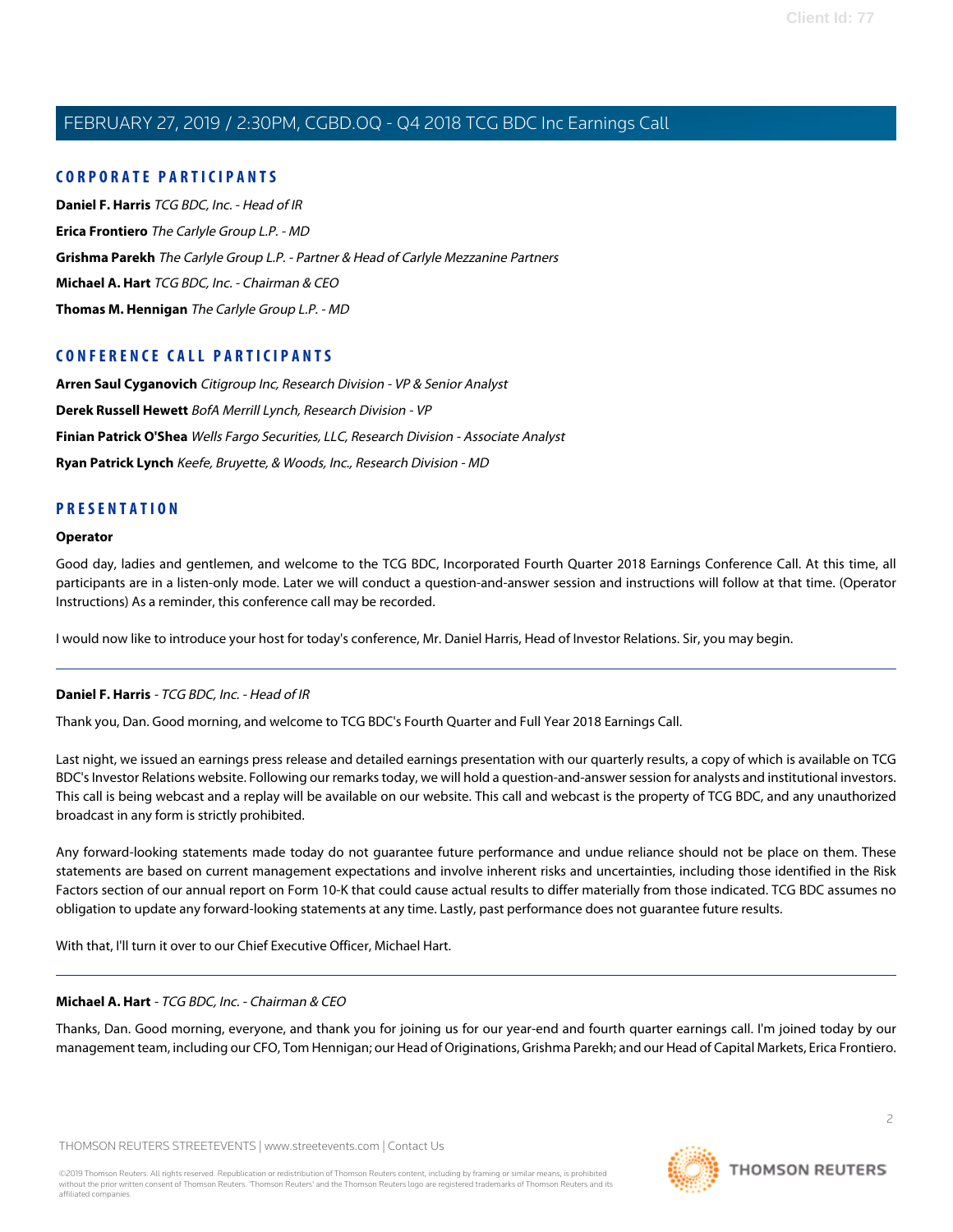I'll begin this morning with a brief look at our financial results. Touch on a few of the highlights from the quarter and the year as a whole and provide some thoughts on the market.

Turning first to our financial results. Yesterday, we released our fourth quarter earnings, which were highlighted by a record level of net investment income of \$0.47 per share, up 15% from prior quarters and capping a strong year overall, which saw a full year net investment income reach \$1.73 per share. Driving the strong performance were consistent results from our core portfolio in our joint venture as well as the acceleration of certain amounts of OID associated with earlier repayments in the quarter.

Once again, our NII comfortably covered our fourth quarter dividend of \$0.37 per share, as it has in every reporting period since our IPO in June of 2017. As you may recall from last quarter, we had approximately \$12.5 million in undistributed NII, which equated to \$0.20 per share. This amount was paid to shareholders in the fourth quarter, bringing total dividends paid in 2018 to \$1.68. This amount represents nearly a 10% trailing dividend yield on our year-end NAV. The cushion of undistributed earnings has once again grown to \$7.9 million or nearly \$0.13 per share, which will carry forward into the first quarter of 2019.

We had a record level of originations in the fourth quarter, which speaks not only to the strength of our platform, but also highlight certain characteristics of the middle market that insulated it from the technical price volatility experienced in the more liquid markets. Repayment activity during the quarter was higher than usual, some of which was idiosyncratic and some of which reflected the continued refinancing activity that has been prevalent in the middle market. Grishma and Erica will provide some further details on new investment activity in the market environment, in a moment.

Our debt to equity at the end of the fourth quarter was 0.9:1, essentially flat to prior quarters. As we discussed upon our adoption of the lower asset coverage requirement last year, we haven't altered our investment strategy in any way. We'll continue to invest, where we see best relative value and any increase in leverage will likely be through organic growth in our asset base when market opportunities present themselves.

The higher level of repayments in the fourth quarter had a muting effect on our leverage ratio, which otherwise would have increased as a result of our strong originations. Our target leverage range is 1 to 1.4x. Volatility was not limited to the credit markets, as we saw our stock trade off during the fourth quarter in sympathy with the BDC sector and the broader equity markets in general and while we've seen close to a 20% recovery in our share price since year-end, we continue to believe that current trading levels don't reflect the company's strong fundamental performance.

As you may recall from our discussion last quarter, our Board approved a \$100 million stock repurchase program. On November 15, the company began discretionary purchases and we've subsequently amended that plan to provide for the ability to purchase stock on a non-discretionary or programmatic basis under Rule 10b5-1. This was important strategically as there are significant periods of time typically around quarter and year-end when we're generally restricted from purchasing shares as valuations and financial results are finalized. Under the 10b5-1 program, we can purchase shares throughout these blackout periods, so long as these purchases are made within the price and volume guidelines set forth in the plan. Since inception, we purchased shares at prices we feel represent good value from a corporate finance standpoint. They've been accretive to both our NAV and our dividend yield, but we also view the program as another visible commitment to our shareholder alignment and the confidence we have in the value of our portfolio.

Through February 22 of this year, we have repurchased nearly 900,000 shares at an average price of \$14.46, totaling \$12.9 million of aggregate repurchases. This activity has increased our NAV by \$0.04. Some of the factors that could influence the ongoing use of the plan include the stock price, the current investment opportunity set and our leverage levels. However, we expect to continue to use the program so long as shares are available at levels that we feel underprice the fundamental value of the stock. Despite a benign quarter from a credit standpoint, net asset value per share declined by \$0.57 quarter-over-quarter from \$17.66 per share to \$17.09.

Two factors contributed to the change. First was the \$0.20 special dividend, which was paid in the fourth quarter and second was the unrealized loss on investments largely due to widening market yields. Overall, our marks as they relate to pure credit performance were flat to the prior quarter, but the extreme volatility I referenced earlier led to mark-to-market movement across the portfolio. Both Erica and Tom will elaborate on a specific market movements and how these movements are captured in our valuation methodology, will also touch on the recovery that's been observed thus far in the first quarter.

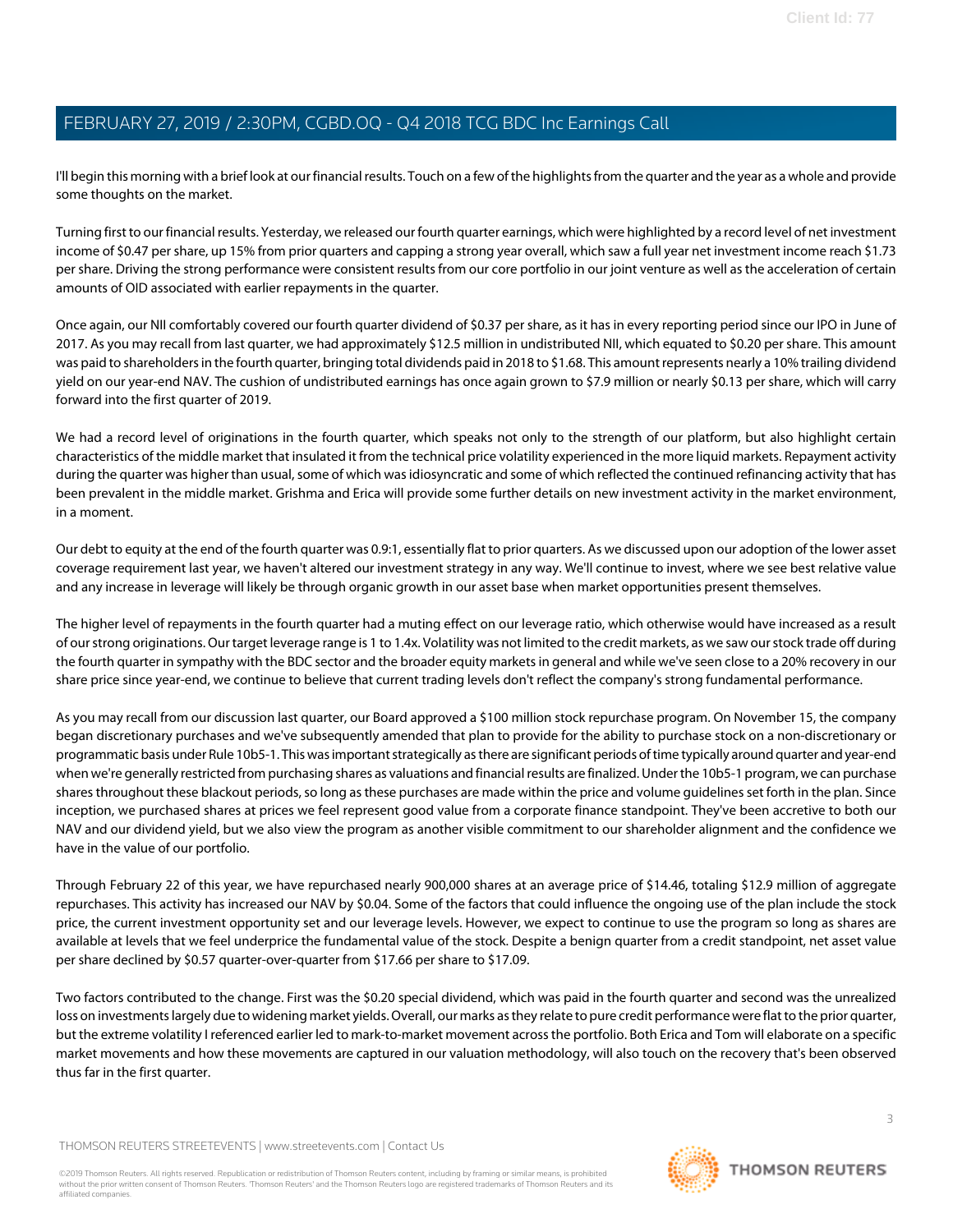With that, let me turn it over to Erica to provide some additional observations on the market.

#### **Erica Frontiero** - The Carlyle Group L.P. - MD

Thanks, Mike. The trends we saw throughout much of the year, robust leverage levels, record high purchase multiples being paid by private equity firms and persistent strong demand for middle market loans particularly by direct lending funds continued in the fourth quarter. Overall, the middle market saw flat net new issuance volume quarter-over-quarter as a function of less opportunistic financings, but higher M&A activity driven largely by add-on acquisitions.

Average new issue yields increased 40 basis points quarter-over-quarter as the market continue to benefit from rising LIBOR. And for BDC specifically, this resulted in the weighted average asset level yield across the portfolio, increasing to 9.5% during the fourth quarter. The largest change in the market occurred in December and was perhaps the most defining moment for the year. The secondary loan market experienced significant volatility and the market tone in the broader loan market shifted sharply negative in line with both the equity and the high-yield markets.

Secondary loan prices dropped to an average of 93 from 99 in September. This mark-to-market technical shift in the year was short lift and the loan market quickly reversed course and shifted upward in the first few weeks of 2019. Average secondary bid levels now stand at 96. The middle market did not see as great of a movement downward or back upward over this time, but did experience some directional contingent. The market fell-off and increased volatility was not credit driven, rather it was technical and liquidity driven. Loan prices experienced a rapid decrease, but actual loan defaults were immaterial and down from 2017. Many regional funds which are designed to manage liquidity and not necessarily long-term credit were forced to sell to meet reductions. During the quarter, loan mutual funds and ETFs experienced over \$14 billion of redemptions, a major reversal of the \$2 billion in inflows they received in the prior quarter.

As a result, secondary prices in the broadly syndicated loan market quickly declined, but the less liquid, credit focused, buy and hold middle market, saw less price volatility. Simply put, the loan market is a result. Default rates, the key indicator of the health and fundamentals of the loan market remain at historical lows of less than 2%. As we look forward to 2019, we have seen both the equity and credit markets rebound, the high yield market has reopened and institutional investors have returned to the low market. Secondary loan prices have rallied. The retail loan funds continue to see outflows given more dovish outlook on interest rates. We remain optimistic about the middle market opportunity and continued to approach the market constructively.

With that, I'll hand it over to Grishma.

#### **Grishma Parekh** - The Carlyle Group L.P. - Partner & Head of Carlyle Mezzanine Partners

Thanks, Erica. During the fourth quarter, we made 36 new commitments with 25 private equity firms, totaling \$332 million. Our robust direct origination engine coupled the benefits of an integrated global credit platform allowed us to deliver one of our best origination quarters despite the market volatility. We were able to do this in our opinion, while remaining selective and defensive.

We continue to maintain high levels of diversity, while our average hold size in the BDC is \$22 million. The ability to co-invest across our growing direct lending platform allows us to deliver a scale that is exponentially larger than that hold size reflects. This quarter 100% of our investments were to repeat sponsors, which are those private equity firms we have closed business with in the past, and about half of our investments were to existing borrowers. We're big believers of providing additional capital to clients and companies that are known commodities to our platform should produce better portfolio performance over the long term.

73% of our new commitments were first lien and 100% were in senior secured positions. Our portfolio remains anchored in first lien debt, but having the flexibility to deploy where we find the best course adjusted return opportunities across the capital stack is an important part of our investing strategy. This quarter we made 3 second lien investments in support of Brazilian companies in defensive sectors. Specifically, in the fourth quarter, the BDC provided a \$65 million senior secured second lien term loan to support an acquisition by SmartBear, a software development platform. We had been a lender to the company since 2017 and utilized our incumbency as to provide certainty and speed.

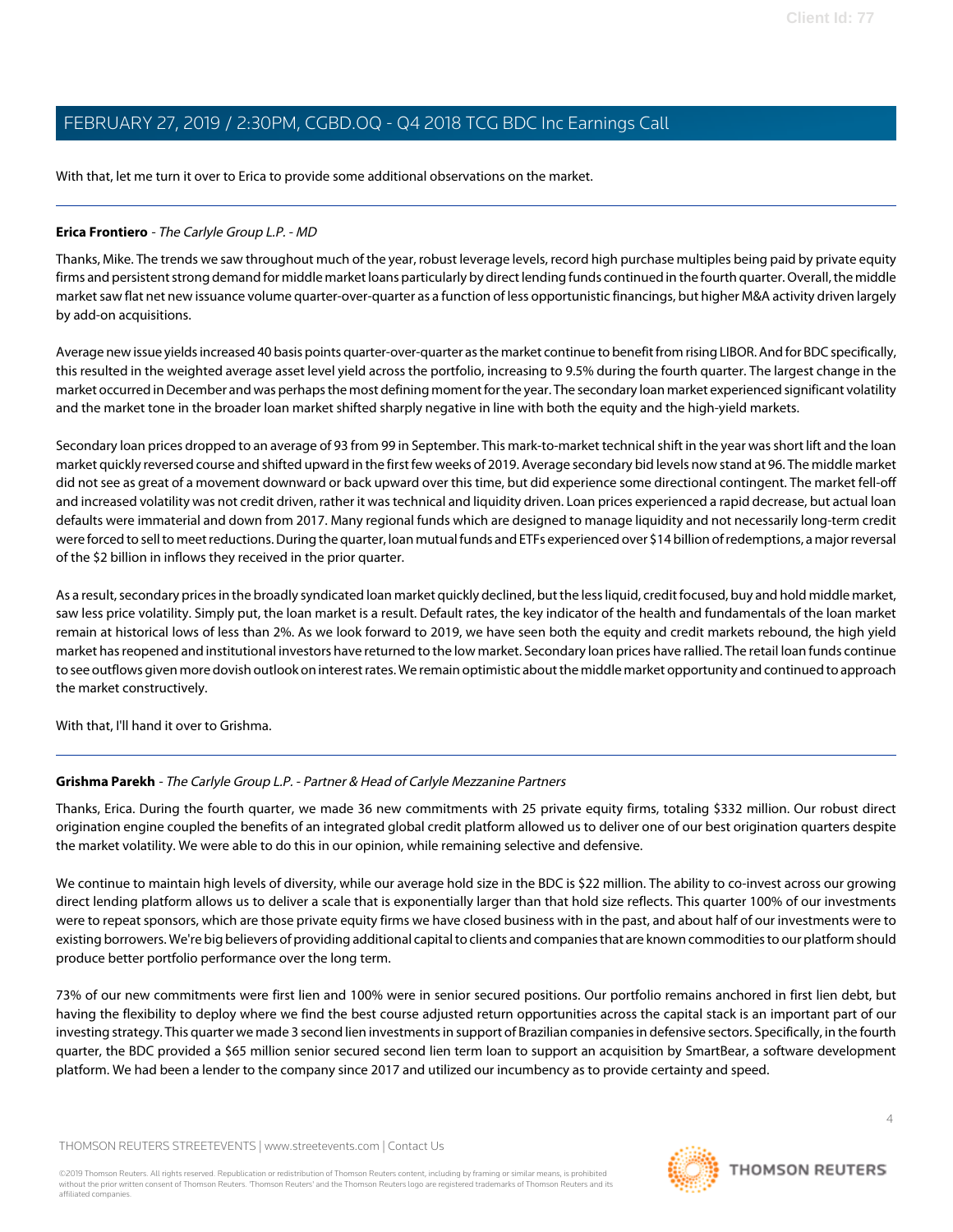We were awarded Lead Arranger and Administrative Agent on the financing for a market-leading defensive company in a technology space. We subsequently syndicated \$25 million of the second lien in order to manage our exposure and rightsize our position. As it relates to some of the key metrics we monitor closely, they remain generally in line with our portfolio in prior quarters. The loan to value of our new investments was less than 50%, median revenue and EBITDA was approximately \$200 million and \$40 million, respectively. Our top industries remain technology and healthcare. Our portfolio companies on average continue to deliver strong performance with revenue and EBITDA growth of greater than 10% versus the prior year period, as of December 31, 2018.

We did experienced a higher than average repayment quarter. Sales and repayments of \$343 million at the BDC and \$122 million at the JV. This resulted in modest quarter-over-quarter portfolio contraction at both the BDC and the JV of about 2%. There was -- there wasn't anything notable in the market or in the portfolio that drove the elevated repayment level, rather it was sort of normal course repayment activity. Over the last few years, we have seen a shortening of whole periods by sponsors, who are taking advantage of peak valuations and we clearly saw wave of opportunistic financing activity earlier in 2018, though that has since temper. We also think the volatility that we saw in the fourth quarter should temper the pace of repayments going forward.

With that, I'll now turn the call over to Tom Hennigan to review our financial results.

## **Thomas M. Hennigan** - The Carlyle Group L.P. - MD

Thanks, Grishma. Today, I'll discuss our fourth quarter financial performance, the current portfolio and drill down deeper in valuations in the impact of mark-to-market on our 12/31 NAV.

Total investment income for the fourth quarter was \$56 million, up \$5 million versus the third quarter. The increase was driven by strength across the board. Higher interest income from net growth in the portfolio and an increase in LIBOR, an increase in OID acceleration on repaid positions, higher one-time fees and solid income growth at our JV. Total expenses were \$27 million in the fourth quarter compared to \$26 million in the third quarter. The largest components of the increase were higher interest expense, again, driven by both higher average debt outstanding and the increase in LIBOR and higher incentive fees.

The end result was net investment income for the quarter of about \$29 million, the highest level in our history, or \$0.47 per share, which compares to \$0.41 for the third quarter and our regular declared dividend of \$0.37 per share. Of note on February 22, our Board of Directors declared the regular dividend for the first quarter of 2019 at the same \$0.37 per share payable to shareholders of record as of the close of business on March 29.

On the financing front, we finished the fourth quarter with total debt outstanding of approximately \$1 billion, generally in line with prior quarter. As of 12/31, we had approximately \$300 million of total unused commitments under our credit facilities, which should provide adequate dry powder for new investment opportunities in future quarters.

As Mike noted, statutory leverage was unchanged versus prior quarter at 0.9x, but we do see this leverage level increasing in the first quarter, based on the current pipeline of new deal activity. Regarding the BDC's portfolio, overall credit performance was stable. The weighted average internal risk rating remained at 2.3, while the watch list and non-accruals remain largely unchanged based on fair value.

Let me spend a few moments and how we think about valuations. When we held our initial earnings call as a public company back in August of 2017, I highlighted that based on our robust valuation policy, each quarter you may see changes in our valuations based on both underlying borrower performance as well as changes in market yields and that movement evaluations may not necessarily indicate any level of credit quality deterioration.

This was indeed the case this quarter, based on the volatility in the market that Erica highlighted. Our total aggregate realized and unrealized net loss, excluding the JV was about \$23 million for the quarter. The largest contributor to this loss was the increase in market yields across both the large cap and middle markets as well as reversal of prior appreciation on exited positions. In fact, if you remove the impact of market yields in the exits on the BDC portfolio, total net realized, unrealized was roughly flat for the quarter.

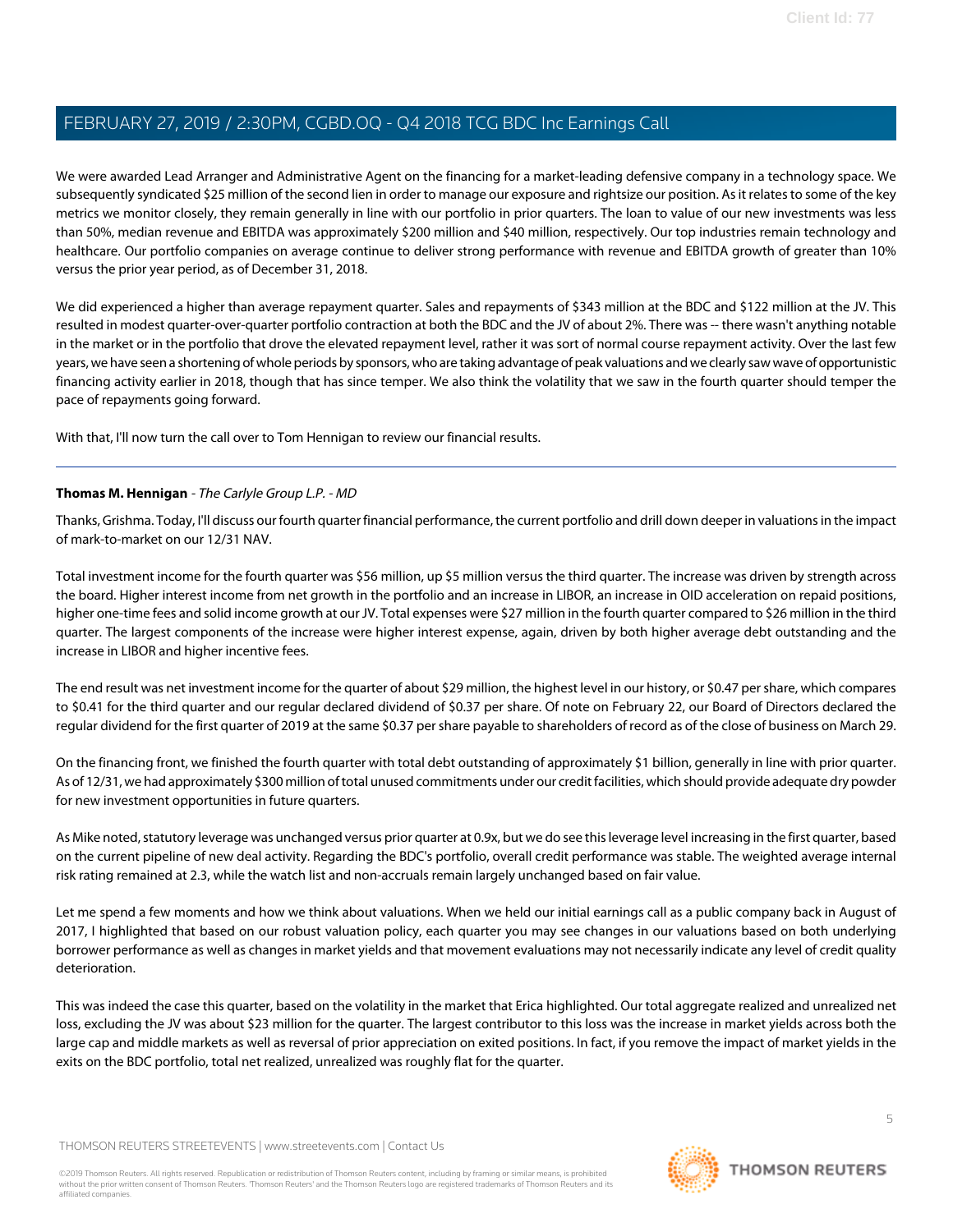Further, given market yields have rebounded since 12/31, we currently expect a portion of the market-driven unrealized loss to reverse in the first quarter. Regarding the JVs performance, total unrealized depreciation was about \$7 million in the fourth quarter. You look from our filings that we changed our approach for valuing our equity investment in the JV from NAV to a discounted cash flow analysis, which we think provides more appropriate valuation. The result of the change in valuation was considered immaterial to both current and prior period financial results. The dividend yield on our equity in the JV, was a solid 14.4% for the fourth quarter, in line with our mid-teens target. In the first quarter of 2019, we do expect some contraction from that level given we're currently running the JV at modestly lower leverage.

Now, I'll turn it back to Mike for some concluding remarks.

#### **Michael A. Hart** - TCG BDC, Inc. - Chairman & CEO

Thanks, Tom. We're very pleased with how the overall business performed in 2018. Since going public in June of 2017, we've continued to prudently grow our business, raising complementary pockets of capital and expanding our platform capabilities across origination, capital markets and portfolio management. Today, we have a record level of dry powder and the largest number of investment professionals devoted to the strategy than at any point in our history. What has not changed is our adherence to our original investment thesis.

Despite our operating history having largely been conducted through periods of intense competition, we've never sacrificed credit discipline for the sake of AUM growth or increased yields and I believe the composition of our portfolio today reflects that. This strategy has created a platform that's delivered consistent earnings and what has been a benign credit environment, but also one that's well positioned to capitalize on opportunities that may materialize in the event of a shift in the credit cycle. We like to say we have consistently delivered a competitive yield with defensive characteristics to our investors.

I'll wrap up our prepared remarks with a brief recap of this year's highlights focusing on 5 items. First, we've delivered quarter after quarter of consistent NII, which demonstrates the earning capacity of a broad platform that has provided strong dividend coverage throughout our operating history. We've continually demonstrated high quality origination activity across the broadening sponsor universe. Strategically, we were a first mover in receiving both Board and shareholder approval for increased leverage in a prudently used our incremental leverage capacity and high quality organic growth and we have further diversified our investment universe with the expansion into the ABL space. And finally, we implemented a \$100 million stock repurchase program complemented by significant senior management stock purchases during the quarter. A further demonstration of our belief in the value of our business and our commitment to our shareholders.

I'd like to thank you all for joining us today. And I'll hand the call back over to the operator, and we'll be happy to take your questions.

## **QUESTIONS AND ANSWERS**

#### **Operator**

(Operator Instructions) Our first question comes from Arren Cyganovich with Citi.

#### **Arren Saul Cyganovich** - Citigroup Inc, Research Division - VP & Senior Analyst

The increase in loan yield quarter-over-quarter, I would imagine is mostly driven by the recent rate increases -- is -- what's the spread environment looking like? Did you see any benefit from the volatility at the end of the quarter? Or are we backed down to tighter levels in the current pipeline?

#### **Grishma Parekh** - The Carlyle Group L.P. - Partner & Head of Carlyle Mezzanine Partners

Yes, nice to speak to you. This is Grishma. So you're right, the majority of the reason for the increase in yield is the increase in LIBOR. And you touch on a good point as it relates to December volatility. As Erica mentioned in her comments, a lot of that was housed in the broadly syndicated market

THOMSON REUTERS STREETEVENTS | www.streetevents.com | Contact Us

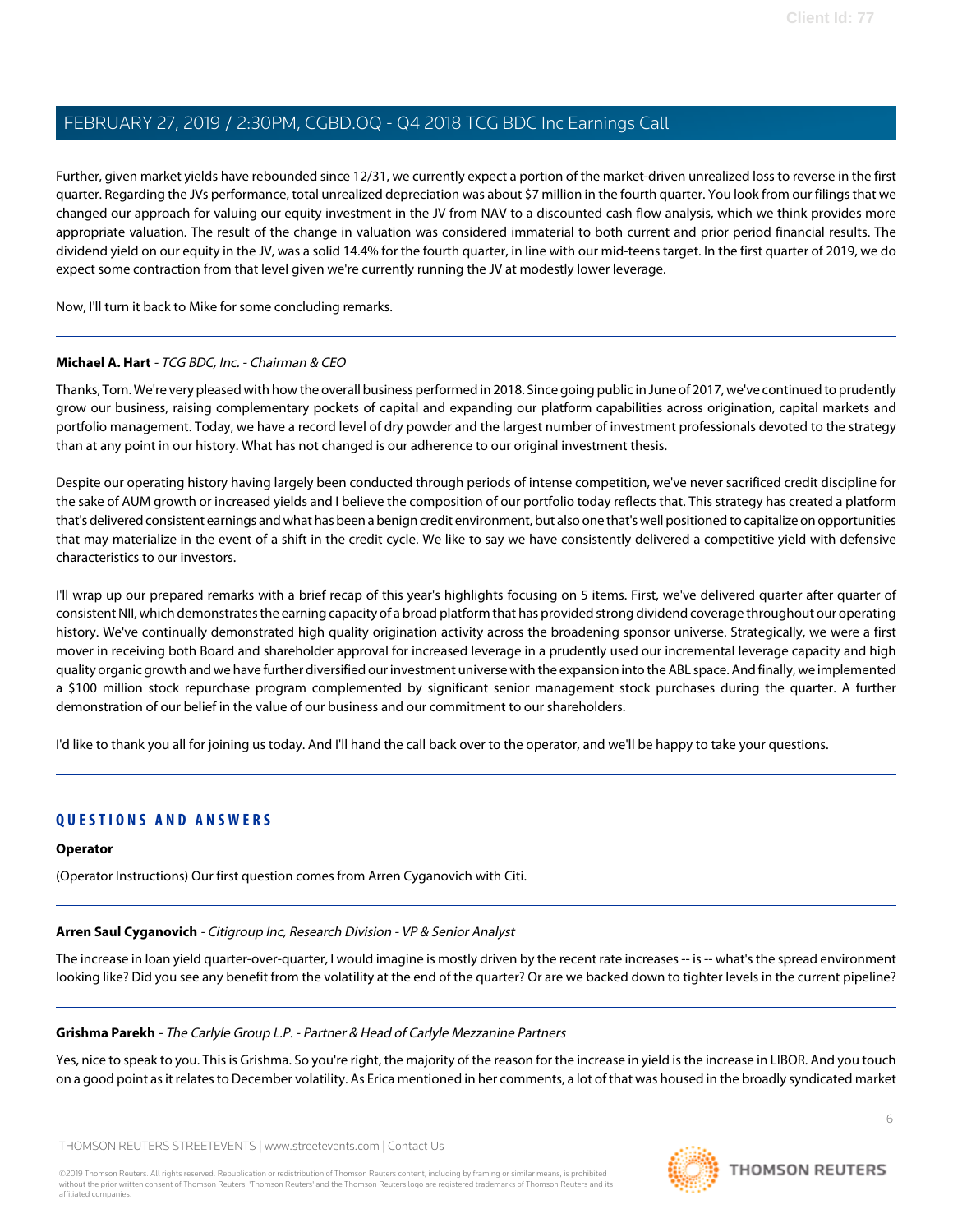and we did generally sign that the middle market, where we spend mostly all of our time was insulated from that as it relates to any material changes immediately on leverage or pricing. We do say given, how severe the volatility was that a lot of our middle market private equity clients did kind of take a step back and they -- we prioritize things that they always did was important to them, but particularly certainty and working with those lenders that they have long-term relationships with and will provide them with the execution that they're looking for. And so a lot of our conversations with them did pivot as it relates to what can we do that's more partnership minded and they are starting to see a little bit of a change in the tone as it relates to terms and documentation, which we had noted in a lot of other calls had gotten to the outer limits in terms of aggressiveness. So no material changes on spreads, but we really haven't seen any material spread compression over the last several quarters.

## **Arren Saul Cyganovich** - Citigroup Inc, Research Division - VP & Senior Analyst

Okay. Thank you. And then in terms of -- I think you mentioned that the JV is likely to have some contraction in yield in 1Q. Could you elaborate on what's driving that please?

## **Thomas M. Hennigan** - The Carlyle Group L.P. - MD

Yes, sure. This is Tom. It's -- I was alluding to our return, the dividend yield on the JV, not the yields within the JV and that's primarily driven by the leverage of the vehicle. Historically, we've targeted 5x leverage based on invested capital and at the end of 2018 based on the volatility in the market, we elected with our JV partner to reduce the equity on a book basis to somewhere closer to 4x. So just based on that more equity in the system, lower leverage in the vehicle, we expect reduction in the yield on our equity investment in the first quarter. Yields roughly flat quarter-over-quarter of the underlying investments.

## **Operator**

And our next question comes from Ryan Lynch with KBW.

## **Ryan Patrick Lynch** - Keefe, Bruyette, & Woods, Inc., Research Division - MD

First question, when I talk about the share repurchases, I was little surprised by the lower level of share repurchases in the fourth quarter, maybe the 10b5-1 program fixes that, but just given the price to book discount that you guys were trading at particularly with the big market sell-off in the fourth quarter. The capital availability you guys have, the net repayments in the quarter, I would have thought that more than \$5 million to \$100 million share repurchase program would have been utilized in the quarter. So could you just comment on that?

## **Michael A. Hart** - TCG BDC, Inc. - Chairman & CEO

Sure. Ryan, this is Mike, great question. Let me give you a couple of the variables that we think about as we try and implement that plan. As you know, we put that in place at the end of November. Couple of things that went into the consideration is the fact that we have as you know part of the -- as part of the IPO process the release of the pre-IPO share. So that's happening on a semi-annual basis, it occurred in December of '17. June of '18 and at that time we were sort of on the edge of the third release. As you probably also remember that puts enormous technical pressure on the stock. It had previously and history has shown that it did again here, but that's also complemented or contributed with the overall sell-off in the BDC space as well as the overall general sell-off in the broader market. So we think about that also in the context of the fact that we have prolong periods around quarter-end and in this instance, I'll give you the exact dates. Our blackout windows run from December 10 and they run through March 1 of this year. So thinking about putting a program in place that's non-discretionary, which we did because what we did want to do is to provide consistent support throughout that period, but didn't want to be buying stock when the market was entirely selling the industry. And so that's a fine line that we put between supporting the stock, making good investments in terms of the stock that we buyback. But at the same time not wasting the money in a downdraft that has no real defined bottom. And we saw that really play out in spades, where our stock in particular went from \$15.60 at the beginning of -- at the end of December to closing the year around \$12.40. We've seen a nice recovery there back to the year the \$15 range and that's in -- I would like to think it's in some event or some resolve of the buyback plan supporting that, and also the

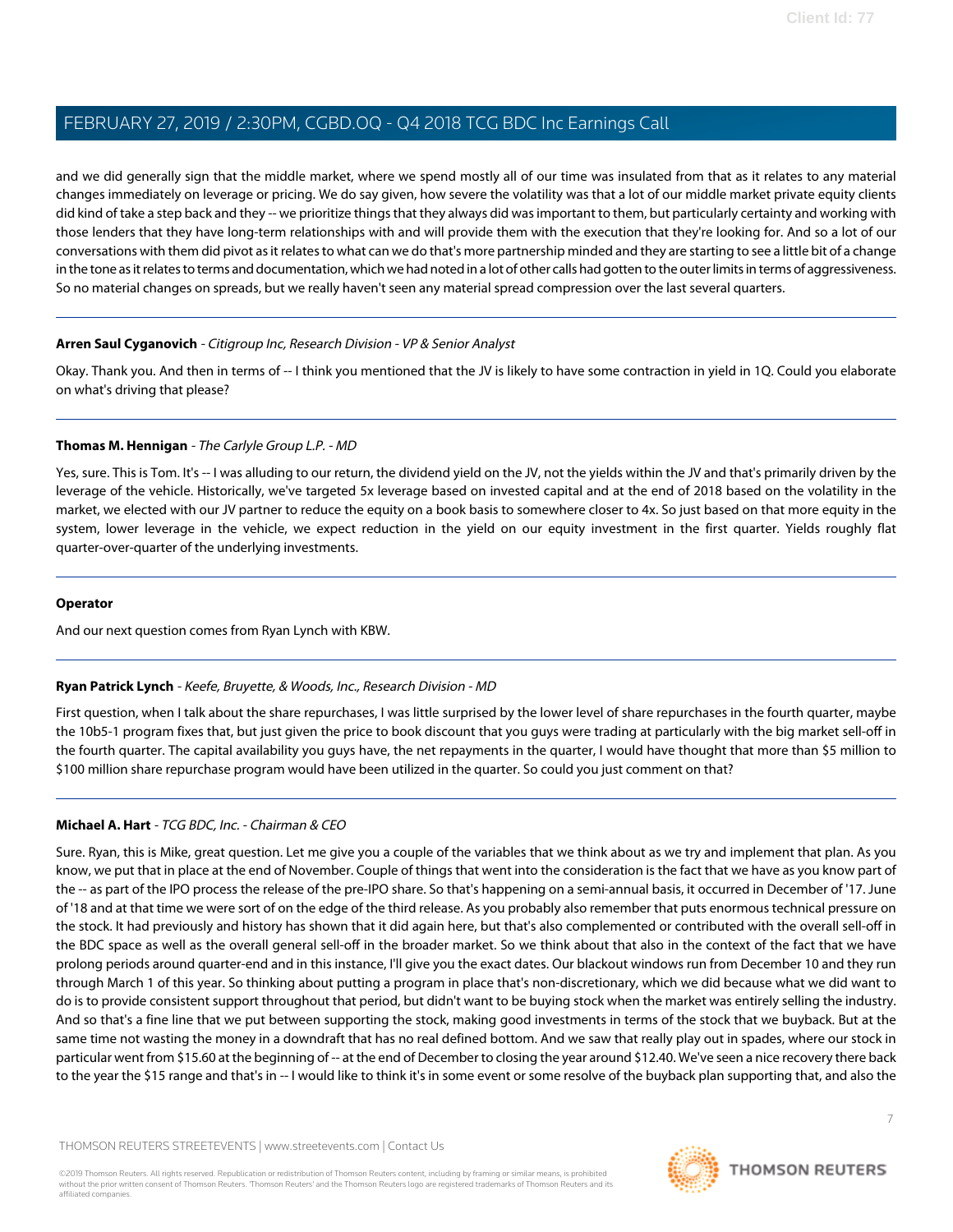general recovery in the market. So we'll continue to actively buy at these levels and provide that support, but it's going to be balanced by appreciating that we want this plan to be in place over the long term, so that we can provide the kind of support that we want to overall for the shareholders.

#### **Ryan Patrick Lynch** - Keefe, Bruyette, & Woods, Inc., Research Division - MD

Okay, that's helpful. And then one clarification on your prepared comments. Mike, I think you said you've made \$12.9 million of aggregate purchase, about \$0.04 accretive to NAV. Is that the purchases in Q4 and Q1 or is that just the purchases in Q1?

#### **Michael A. Hart** - TCG BDC, Inc. - Chairman & CEO

That's two date, so that would have been purchases from November 15 through February 22nd.

#### **Ryan Patrick Lynch** - Keefe, Bruyette, & Woods, Inc., Research Division - MD

Sure. Okay. And then you guys announced that recently Jeff Levin has departed the firm, he was obviously important piece to the BDC. Can you just comment on the facts surrounding his departure? And then how you guys are planning on filling his responsibilities at the company?

#### **Michael A. Hart** - TCG BDC, Inc. - Chairman & CEO

Sure. Listen, Jeff and I worked together for a long time. There is no real facts about around the departure other than he was moving on to another opportunity. Speaking organizationally, we really aren't in a position where we need to make any changes, you've heard from the leaders of the business that today or on the call, the people that lead the primary functions of the direct lending business, Underwriting and Risk Management led by Tom; Capital Markets led by Erica; and the Origination Function led by Grishma which have been and will continue to do so. I think the other comment that I'd make is the broadening of the global credit platform that has been experienced and particularly when you think of some of the capabilities around Investor Relations and credit sales, that's the sort of support, the broaden support that allows us to have flexibility as the inevitable personnel changes occur in this business. So wish Jeffery, wish him well, but the responsibilities that Jeff had its been absorbed amongst the management team as well as the broader credit platform.

#### **Ryan Patrick Lynch** - Keefe, Bruyette, & Woods, Inc., Research Division - MD

Okay, that makes sense. You mentioned that obviously, you guys had a very strong prepayment -- repayments this quarter and excess that obviously accelerated OID and prepayment fees this quarter. Can you maybe just provide a little context or color around what were the level of accelerated OID and prepayment fees this quarter? And then how does that compare maybe on what you guys expect on a go forward basis? Trying to -- just trying to get an expectation of what was the kind of increase this quarter versus kind of what is an average run rate that we should expect going forward?

#### **Thomas M. Hennigan** - The Carlyle Group L.P. - MD

Sure. Ryan, when you look at the increase versus more normalize, the OID accretion was probably a \$1 million plus in excess of what we would typically experience and then, total fees also probably about \$1 million in excess. So when you look at that, that would be what I'd say the just based on heavy repayment activity the outsized income for fourth quarter.

#### **Ryan Patrick Lynch** - Keefe, Bruyette, & Woods, Inc., Research Division - MD

Okay. And then if I can just ask one more on that kind of higher level of repayment that you guys saw in the fourth quarter, are you guys seeing any of those similar trends in the first quarter of those kind of return to more normalized levels?

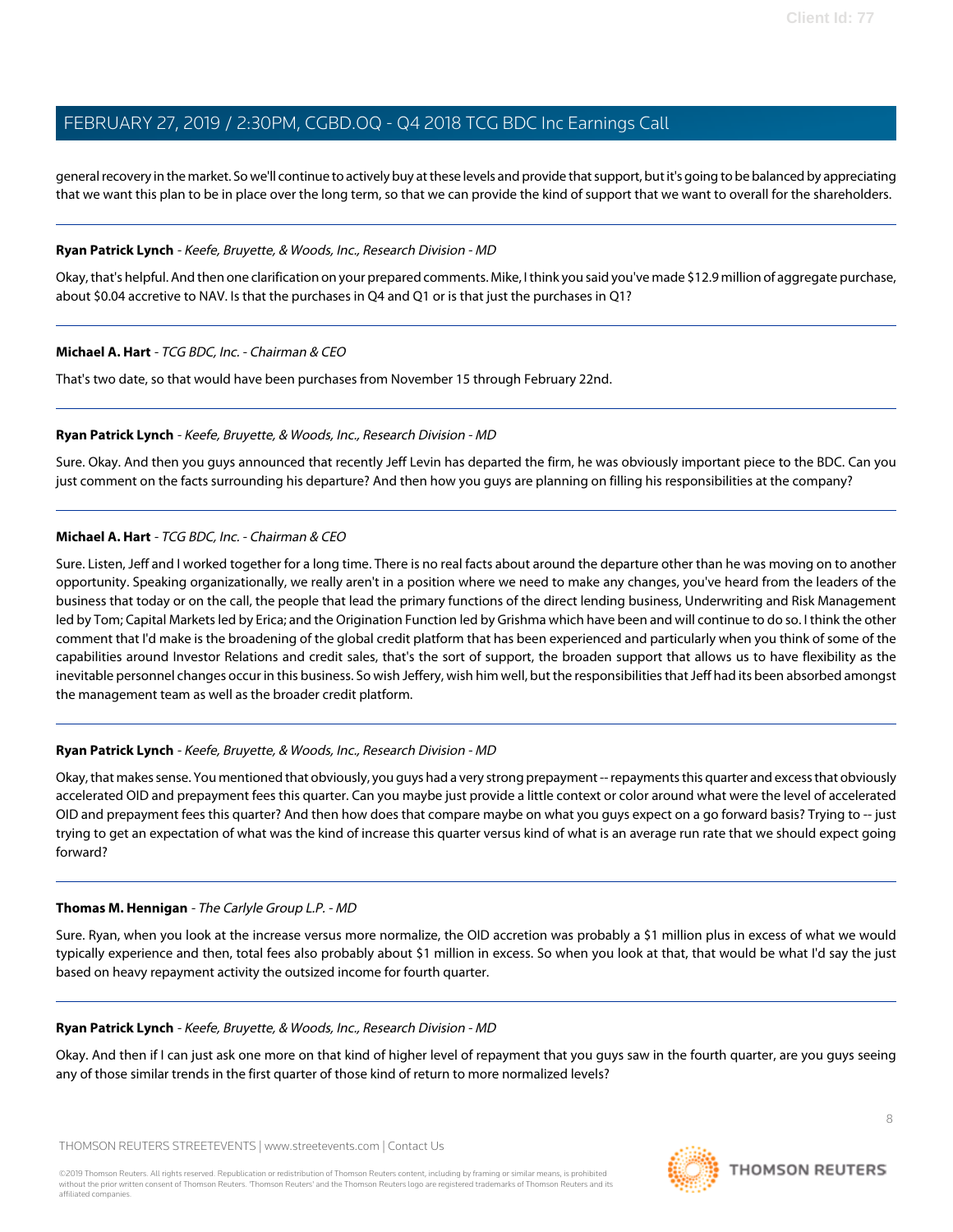#### **Thomas M. Hennigan** - The Carlyle Group L.P. - MD

What I'd say is actually in the first quarter to Grishma's point about the market volatility. I think it's slowed the pace of repayments we're seeing the opposite in the first quarter, actually, that's why I noted our leverage will probably tick up in the first quarter, we continue to have solid new deal originations, but on the repayments front a pretty light for this quarter.

#### **Operator**

(Operator Instructions) Our next question comes from Derek Hewett with Bank of America Merrill Lynch.

#### **Derek Russell Hewett** - BofA Merrill Lynch, Research Division - VP

Could you talk to about through your willingness to operate with a higher leverage under the current macro backdrop. Are the current conditions favorable to operate near the -- kind of that 1.3:1.4 target? Or does it make sense to maintain leverage around the current levels given the commentary that leverage might tick up a bit based on slowing repayments in the first quarter?

#### **Michael A. Hart** - TCG BDC, Inc. - Chairman & CEO

Yes. Derek, this is Mike. I'll take that and they certainly can chime in. We look at our business as being able to operate very comfortably within the band that we've set forth, which is a 1 to 1.4. As we move within that band, there's lots of things to consider. And that is what the composition of our portfolio looks like, what the external market looks like, and what are -- primarily what our investment opportunities that looks like. There is no elements of what's going on in the market today that would lead us to believe that operating within that band is so precise that you would be pushing the outer limit at 1:4 or would be completely under levered at 1.0x. It's really a function of having the ability to invest in the best relative value and appreciate that there is a natural lumpiness to this business, that might push leverage based upon an idiosyncratic repayment or significant investment opportunity that could change our leverage level a point or so. So we operate a business that we feel has that operational flexibility and certainly is comfortable within that risk band it's implied by moving leverage from say 1 to 1.4x. Any comment, anybody else?

#### **Derek Russell Hewett** - BofA Merrill Lynch, Research Division - VP

Okay, great. And then given the strong core earnings relative to the dividend. Could you talk about your dividend policy? At some point, well the core dividend be reevaluated or is the thought process that you're just going to continue to pay a special payout either at year-end or potentially sometime in subsequent quarters to meet requirements?

#### **Michael A. Hart** - TCG BDC, Inc. - Chairman & CEO

Sure. Well as a basic policy matter we evaluate that all the time and certainly at each quarter-end. It has been our view that setting a consistent dividend at \$0.37 the time of the IPO made good sense and it was a level that we had high level of confidence in. And it was the level that we felt had strong support when you're looking at simply the core contribution of our portfolio. We don't look to rely on a lot of one-time fees or OID. You look at a quarter like this and as Tom and others have explained, the increase over a base I'd really call \$0.41 has been largely attributable to the early repayments. That's not something we rely on. But we also recognize that over the course of the year, those things are going to occur and that gets back to another element of this business that can be lumpy. And so we try to do 2 things, we want our investors to understand that we have a high level of confidence in the \$0.37, we have a belief that we will be able to earn over the year an amount in excess of that, we try to provide transparency as I did today on exactly where we are on a quarter-by-quarter basis on the excess and it would be our intention to pay that at a very high level at the end of the year. And so that's the way we approach it. We want confidence in the \$0.37. We want our investors to believe that we can earn that and we also want people as we've demonstrated in the last 2 year-end reporting periods that we have the capacity to grow in excess of that, and that will come in the form of a special dividend.

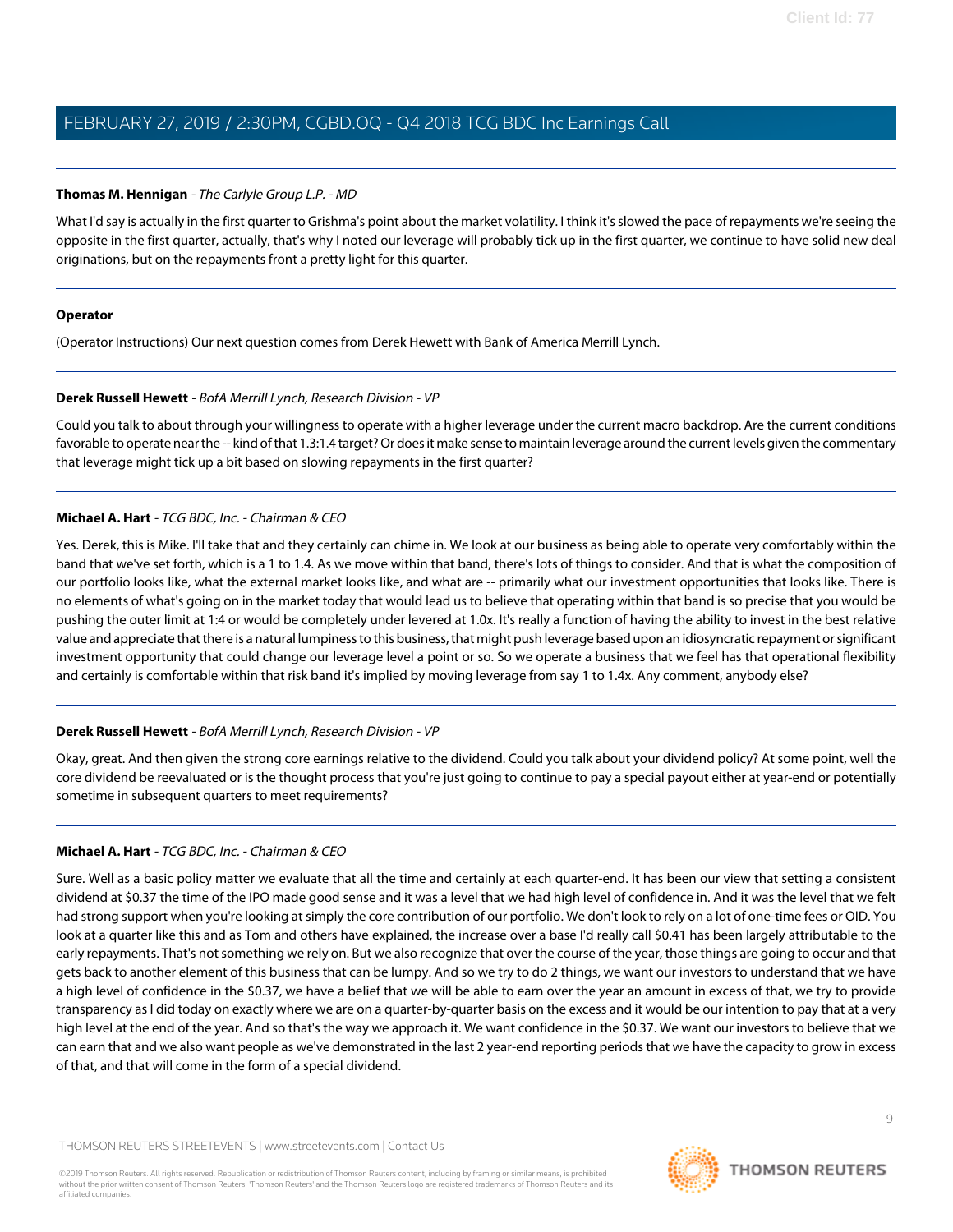#### **Derek Russell Hewett** - BofA Merrill Lynch, Research Division - VP

Okay, great. And my last question is regarding the comment that the mark-to-market losses witnessed in the fourth quarter. Can you provide a little additional color or quantify it, just in terms of how much of that has reversed assuming kind of current market conditions?

#### **Thomas M. Hennigan** - The Carlyle Group L.P. - MD

Sure. Derek, this is Tom. If you look at the yields we track based on the recent yields, we estimate roughly 1/3 of the mark-to-market negative impact in the fourth quarter would be reversed, if we were to close the first quarter today.

#### **Operator**

And our next question comes from Finian O'Shea with Wells Fargo Securities.

## **Finian Patrick O'Shea** - Wells Fargo Securities, LLC, Research Division - Associate Analyst

Congratulations on the quarter end, we're appreciative of your thorough mark-to-market approach is refreshing stance to take this quarter. Just kind of putting a lot of these questions and comments together today sort of a global question comes to mind and that is you're growing NOI with still runway going forward, I think as on piecing together and the incentive fee structure, which doesn't have a credit look back. So if I strip out this quarter's mark-to-market losses, your 2018 results still have a few credit patches here. I think it's about a mid-single-digit return on the GAAP side and then your NOI return looks like it's driving into the low- to mid-double digit handle which one way or another intels more risk. So at this juncture pushing into 2:1 leverage and delivering very solid NOI returns. Do you have an updated view as to why not have a credit look back?

## **Michael A. Hart** - TCG BDC, Inc. - Chairman & CEO

Fin, this is Mike again, thanks for the question and thanks for the comments on our overall results. Listen, we look at compensation of the manager holistically, including both the management fee and the incentive fee. And we've tried throughout our history as you know to constantly evaluate all elements of it, including providing significant waivers during private periods, instituting reductions on both the management fee and the incentive fees both through the IPO process as well as the adoption, the new asset coverage levels that we feel that the each of those singularly and in combination, match or exceed the best in the industry. We do feel that, when considering management compensation, you look at what we're delivering and also what the managers providing with respect to support in terms of personnel and franchise contributed. And so all in all, we try to view that as a fair -- a fair deal between our investors as well as the investment manager. And we've done so and evaluate each one of those components, all the time. At this time, we think it is in fair balance and the returns that the shareholders have received and the compensation that the manager has received are balanced and -- but as with all other elements of our business, we continue to look for ways to be supportive, to be responsive to what our investors are looking at, but with respect to the compensation package, we feel that it's in balance and in the context of the market today.

#### **Finian Patrick O'Shea** - Wells Fargo Securities, LLC, Research Division - Associate Analyst

Sure. Thank you for the color there. Just one more, and forgive me if this is repetitive as you were discussing with Mr. Lynch previously, I believe the 10b5-1 was -- sounds like it was put into place after the debts of the volatility. Can you give us a little bit of perhaps a ballpark estimate of how much would have been repurchased if the 10b5-1 was in place mid to late December?